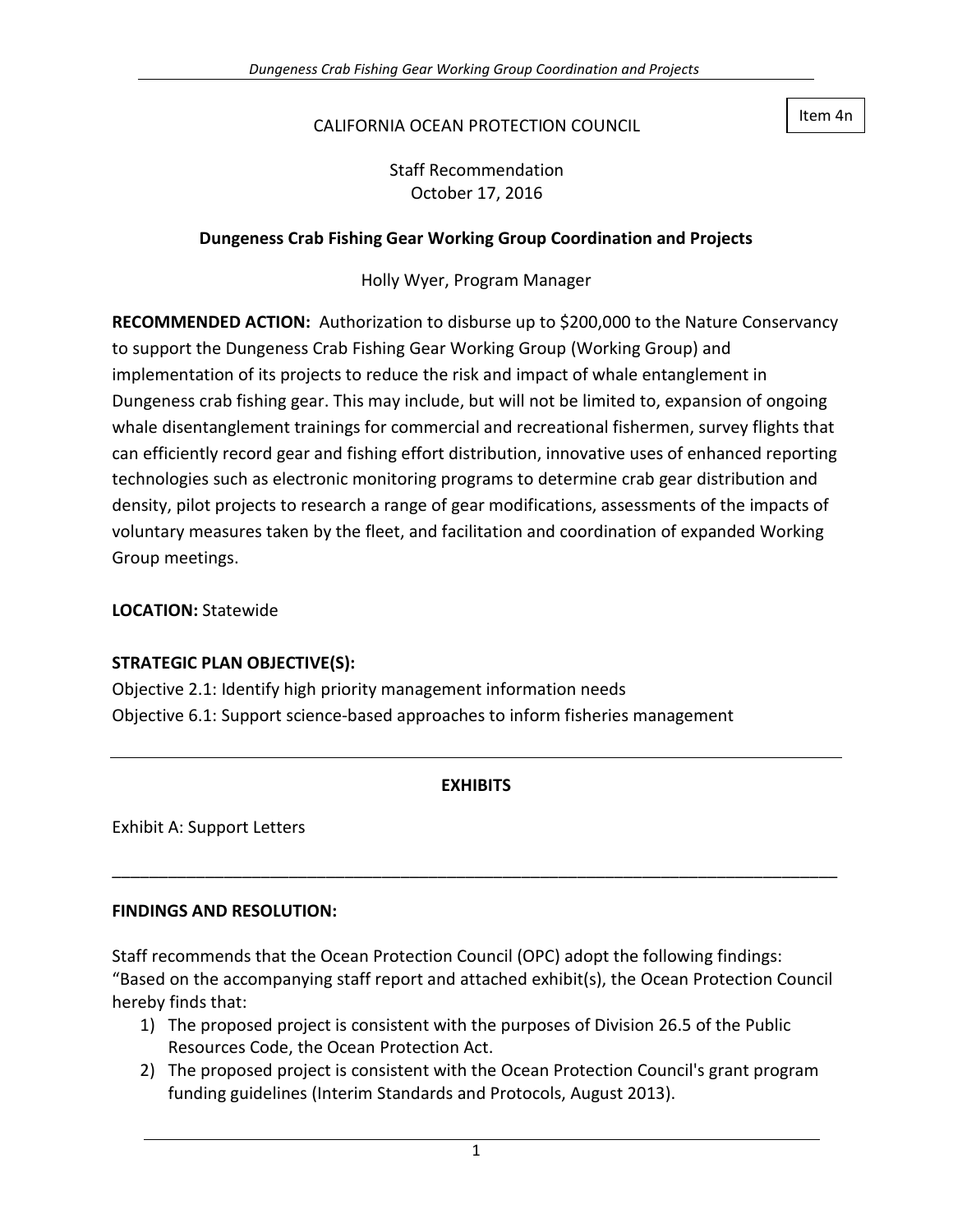3) The proposed project is not a 'legal project' that triggers the California Environmental Quality Act pursuant to Public Resources Code section 21068 and Title 14 of the California Code of Regulations, section 15378."

Staff further recommends that the OPC adopt the following resolution pursuant to Sections 35500 *et seq.* of the Public Resources Code:

"The California Ocean Protection Council hereby approves the disbursement of up to \$200,000 to the Nature Conservancy to support the Dungeness Crab Fishing Gear Working Group (Working Group) and implementation of its projects to reduce the risk and impact of whale entanglement in Dungeness crab fishing gear. This may include, but will not be limited to, expansion of ongoing whale disentanglement trainings for commercial and recreational fishermen, survey flights that can efficiently record gear and fishing effort distribution, innovative uses of enhanced reporting technologies such as electronic monitoring programs to determine crab gear distribution and density, pilot projects to research a range of gear modifications, assessments of the impacts of voluntary measures taken by the fleet, and facilitation and coordination of expanded Working Group meetings.

This authorization is subject to the condition that prior to disbursement of funds, the Nature Conservancy shall submit for the review and approval of the Executive Director of the OPC detailed work plans, schedules, staff requirements, budgets, and the names of any contractors intended to be used to complete the projects, as well as discrete deliverables that can be produced in intervals to ensure the projects are on target for successful completion. All projects will be developed under a shared understanding of process, management and delivery."

# **PROJECT SUMMARY:**

Whale entanglements in fishing gear off California have increased over the last several years. In many cases, the source of the fishing gear responsible for the whale entanglements is unconfirmed. However, when gear type can be confirmed, Dungeness crab fishing gear is found most often. To gain a better understanding of this issue and develop solutions to reduce the risk of whale entanglements in Dungeness crab fishing gear, the Ocean Protection Council, California Department of Fish and Wildlife, and National Marine Fisheries Service have convened a Working Group. The Working Group is charged with providing guidance and recommendations on reducing the risk of whale entanglements to the fishing industry and state and federal managers. The Working Group includes representatives from commercial and recreational fishing, conservation organizations, the whale disentanglement network, the California Department of Fish and Wildlife, the National Oceanic and Atmospheric Administration, and the United States Coast Guard.

The Working Group developed a number of initial strategies, tools, and recommendations to be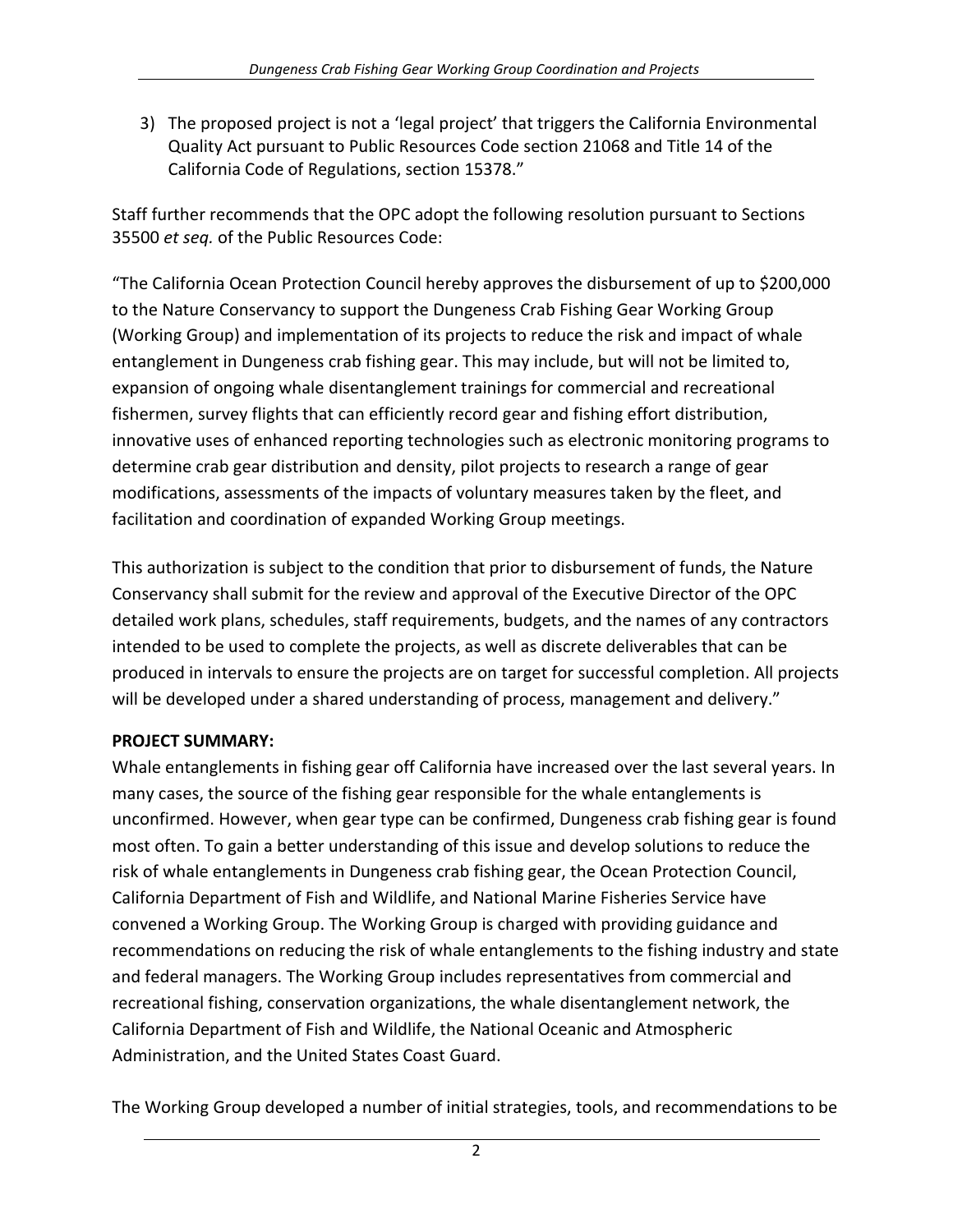implemented during the 2015-2016 Dungeness crab fishing season, and the proposed funding is needed to move the Working Group recommendations, activities, and priorities forward. To provide some background, the Working Group's current recommendations and activities include training fishermen to be first responders to entanglements, supporting the establishment of a state-wide lost fishing gear recovery program, improving data collection and enhanced reporting by fishermen and resource managers, testing gear modifications, and developing a best practices guide.

Proposed funding will go to support several key objectives identified by the Working Group over the next two years. Funds would be leveraged against existing and expected investments by the respective management agencies, public funding sources (e.g. Bycatch Reduction Engineering Program Funds, Saltonstall-Kennedy funds, etc.), private foundation support, and in-kind contributions of individuals and organizations (e.g. fishermen, working group participants, independent researchers etc.).

Specific objectives include:

- **Support collaborative scientific research efforts to inform the risk of whale entanglement and development of long-term actions:** Collaborative research may include survey flights that can efficiently record gear and fishing effort distribution, innovative uses of enhanced reporting technologies such as electronic monitoring programs to determine crab gear distribution and density, pilot projects to research a range of gear modifications, and assessments of the impacts of voluntary measures taken by the fleet. Funding for this objective would be leveraged against existing public and private research funds and in-kind contributions to support the implementation of ongoing and expanding research efforts.
- **Develop, implement, and support an effective communications strategy:** Communications will include highlighting Working Group recommendations, including but not limited to voluntary gear modifications for the 2016-17 fishing season. Implementation of the strategy may involve promotional efforts to fishermen and other audiences, multiple in-person port presentations (e.g., gear-setting clinics, port meetings, etc.), and distribution of printed or online materials on whale-entanglement related topics.
- **Expand ongoing disentanglement trainings:** Trainings are currently being held for commercial and recreational fishermen through a partnership with The Nature Conservancy and the National Oceanic and Atmospheric Administration. OPC funding for these activities would augment current plans to extend these trainings up and down the coast to a range of fleets, communities, and stakeholders.
- **Facilitate and coordinate expanded Working Group meetings and discussions:**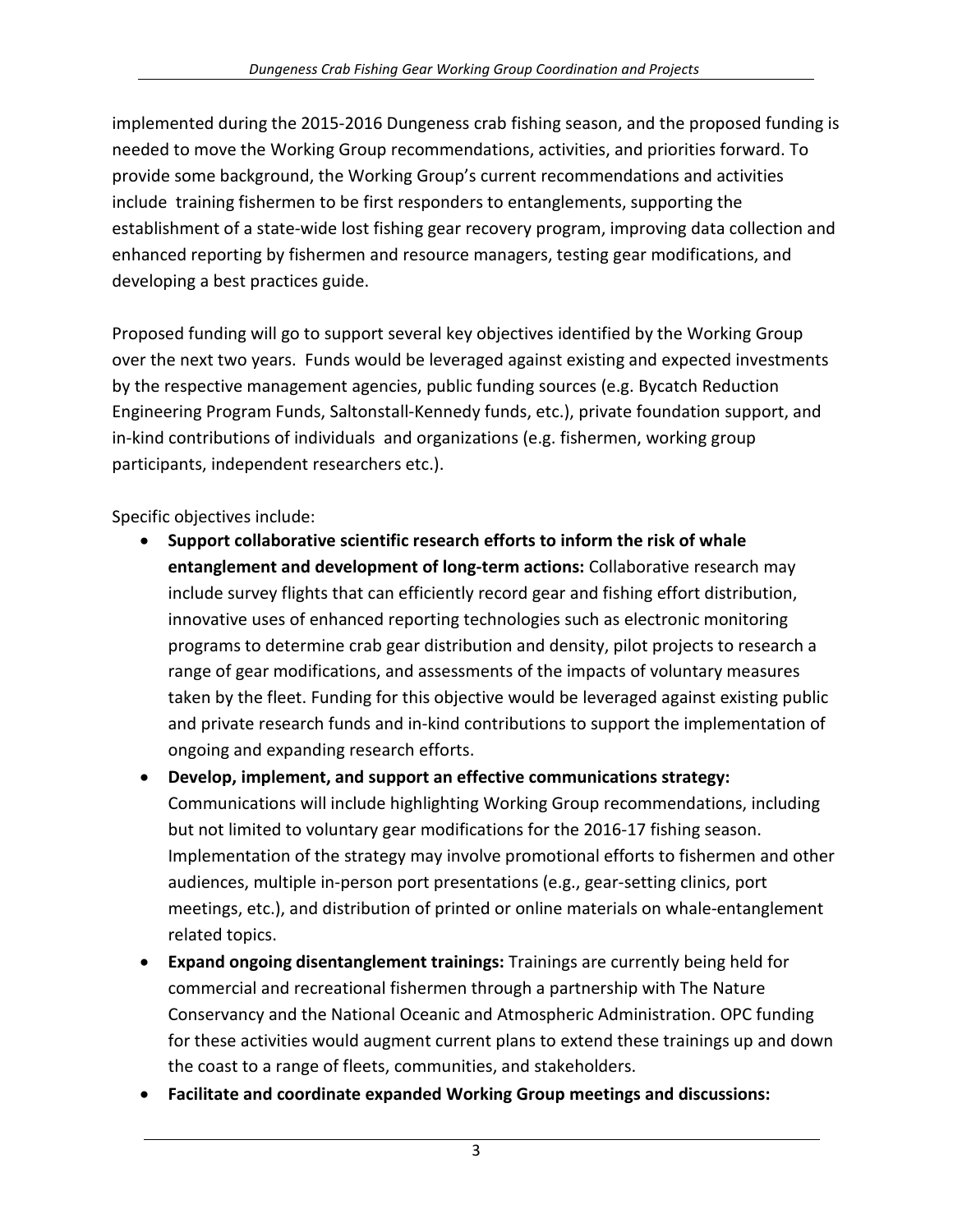Additional facilitation support will accelerate the progress made by the Working Group on developing projects and moving forward recommendations.

The overarching goal of this project is to enhance and accelerate the progress of the Working Group at reducing the risk and impact of whale entanglements in Dungeness crab fishing gear along California's coast.

# **Project Timeline:** 2 years

#### **PROJECT FINANCING:**

Staff recommends that the Ocean Protection Council (OPC) authorize disbursement of up to \$200,000 to the Nature Conservancy to support the Dungeness Crab Fishing Gear Working Group (Working Group) and implementation of its projects, as described above in the project summary.

| Ocean Protection Council | \$200,000 |
|--------------------------|-----------|
| The Nature Conservancy   | \$75,000  |
| <b>I TOTAL</b>           | \$275,000 |

The anticipated source of funds will be from the Ocean Protection Council's appropriation of the Safe Drinking Water, Water Quality and Supply, Flood Control, River and Coastal Protection Bond Act of 2006 (Proposition 84). Proposition 84 authorizes the use of funds for purposes consistent with Section 35650 of the Public Resources Code, establishing the California Ocean Protection Trust Fund (Pub. Res. Code § 75060(g)). Under Section 35650(b), Ocean Protection Trust Fund monies may be expended for projects authorized by the OPC that are identified as appropriate Trust Fund purposes, as specified. The project is consistent with the Trust Fund purposes as discussed in the following section.

#### **Leverage of OPC funds**

The Nature Conservancy has leveraged support of \$75,000 for this project, primarily to provide facilitation services to the Working Group. In addition, in-kind contributions are expected to be leveraged throughout implementation of the Working Group's priorities. In-kind contributions are expected to be provided in the form of staff time from participating fishermen, the California Department of Fish and Wildlife, the National Oceanic and Atmospheric Administration, and conservation organizations. This funding is also intended to leverage additional funds from other grant programs to support Working Group research priorities.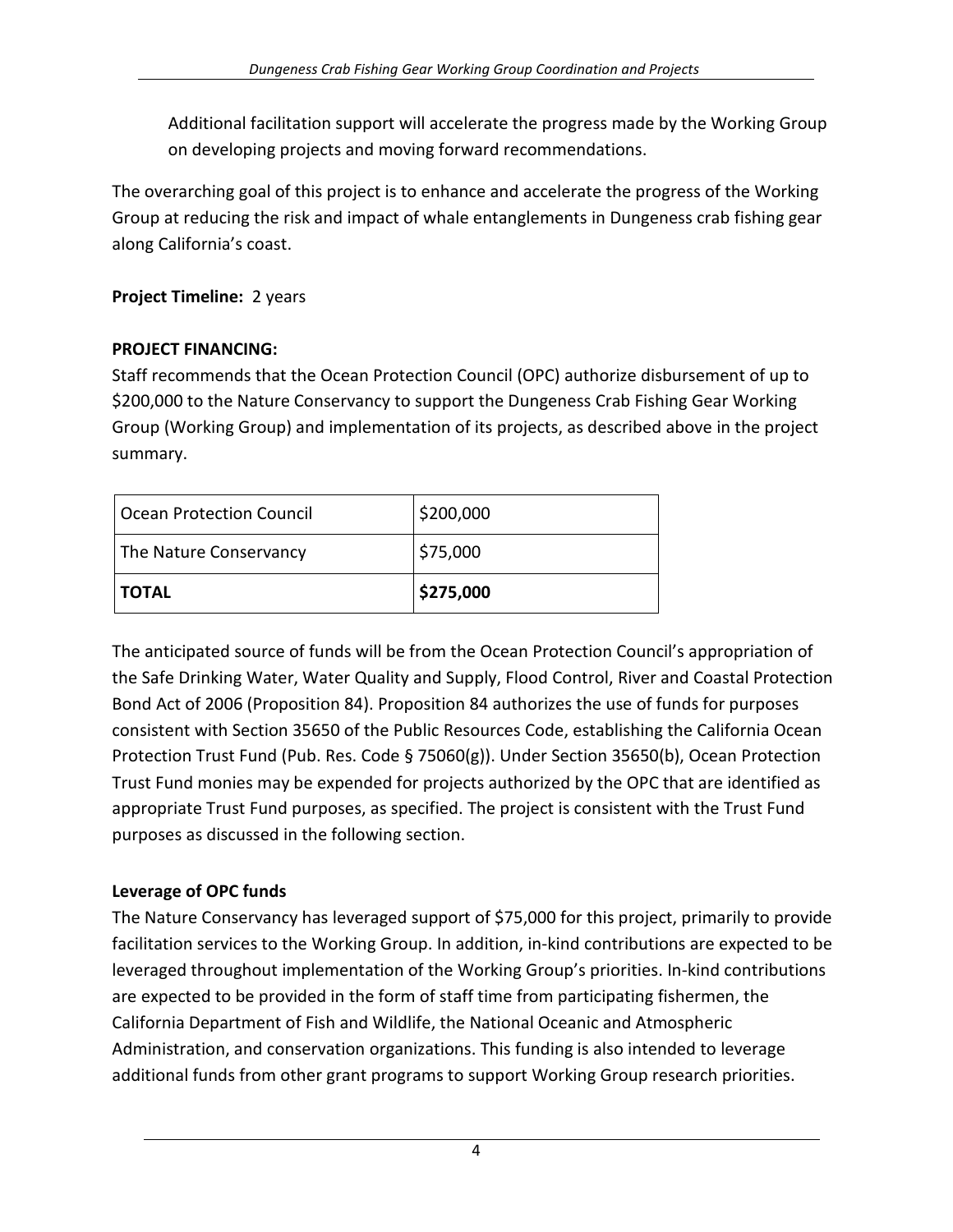### **CONSISTENCY WITH CALIFORNIA OCEAN PROTECTION ACT:**

The proposed project is consistent with the Ocean Protection Act, Division 26.5 of the Public Resources Code, because it is consistent with trust-fund allowable projects, defined in Public Resources Code Section 35650(b)(2) as projects which: Eliminate or reduce threats to coastal and ocean ecosystems, habitats, and species and foster sustainable fisheries. This project promotes coordination of state and federal programs and activities to reduce the occurrence and impact of whale entanglements and will protect and conserve whales. State and federal representatives working together on the working group also provides a venue to ensure that activities are complementary and avoid redundancy.

### **CONSISTENCY WITH THE OPC'S STRATEGIC PLAN**:

This project implements Focal Area A: Science-Based Decision-Making, and Focal Area C: Sustainable Fisheries and Marine Ecosystems. Specifically, this project will enable the Working Group to conduct targeted collaborative research to better understand the whale entanglement problem and develop long-term solutions. This project will also enhance the sustainability of the Dungeness crab fishery by reducing unintended impacts to whales from fishing gear.

# **CONSISTENCY WITH PROPOSITION 84 (The Safe Drinking Water, Water Quality and Supply, Flood Control, River and Coastal Protection Bond Act of 2006; Public Resources Code §75060(g))**

This project is consistent with Proposition 84 because it involves the development and implementation of projects to foster sustainable fisheries and conserve marine wildlife. This project will foster sustainable fisheries by reducing accidental entanglement or bycatch of whales in Dungeness crab fishing gear. The activities funded by this project aim to reduce the occurrence and impacts of entanglements and will improve the conservation of whales by reducing mortality due to entanglement.

# **CONSISTENCY WITH THE OPC'S GRANT PROGRAM FUNDING GUIDELINES:**

The proposed project is consistent with the OPC's Grant Program Funding Guidelines for Proposition 84 funds, in the following respects:

Required Criteria

- 1. Directly relate to the ocean, coast, associated estuaries, or coastal-draining watersheds: This project relates to whale entanglements off the coast of California.
- 2. Support of the public: This project is supported by Working Group members and their constituencies, as evidenced by the letters of support, included in Exhibit A.